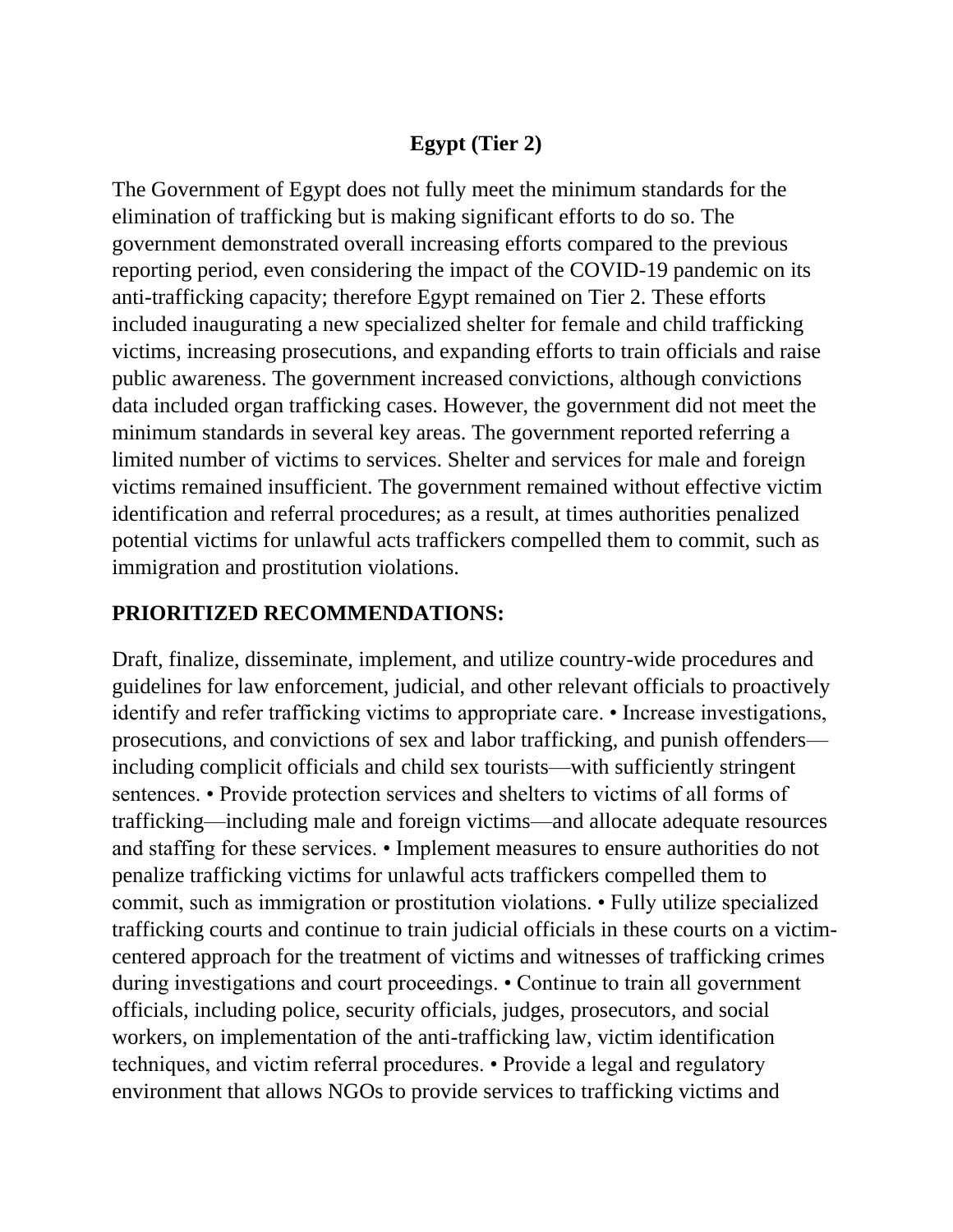populations vulnerable to human trafficking. • Increase efforts to address and reduce the demand for "summer marriages" and commercial sex acts. • Amend the labor law to include labor protections for Egyptian and foreign domestic workers. • Improve data collection for human trafficking cases and disaggregate sex, labor, and other forms of trafficking.

## **PROSECUTION**

The government maintained uneven law enforcement efforts. The 2010 antitrafficking law criminalized sex trafficking and labor trafficking and prescribed penalties from three to 15 years' imprisonment and a fine of between 50,000 and 200,000 Egyptian pounds (\$3,190 and \$12,750) for offenses involving an adult victim, and up to life imprisonment and a fine of between 100,000 to 500,000 pounds (\$6,370 and \$31,870) for those involving a child victim. These penalties were sufficiently stringent and, with regard to sex trafficking, commensurate with those prescribed for other serious crimes, such as rape.

During the reporting period, the government investigated 259 cases of alleged sex and labor trafficking crimes involving at least 373 suspects; this was an increase compared to 154 investigations initiated during the previous reporting period. The 259 investigations included at least 52 adult sex trafficking cases, nine child sex trafficking cases, two domestic servitude cases, 136 child forced begging cases, one adult forced labor case, and two child forced labor cases. In addition, the government investigated 16 forced marriage cases. Despite a three-month partial closure of courts due to pandemic-related restrictions, the public prosecutor referred 41 trafficking cases to criminal courts in 2020, an increase from the 25 alleged perpetrators the government prosecuted during the previous reporting period. The government reported convicting 330 perpetrators for forced labor and sex trafficking in 2020, a significant increase from 67 convictions during the previous reporting period. However, convictions data included organ trafficking cases. Sentences ranged from one-year imprisonment and a fine of 100,000 Egyptian Pounds (\$6,370) to 15 years to life imprisonment (in absentia). The government reported appellate courts heard 125 trafficking cases between January 2019 and February 2021 resulting in 25 acquittals. In addition, the government reported convicting nine officials for child trafficking and organ trafficking in public hospitals but did not provide additional details.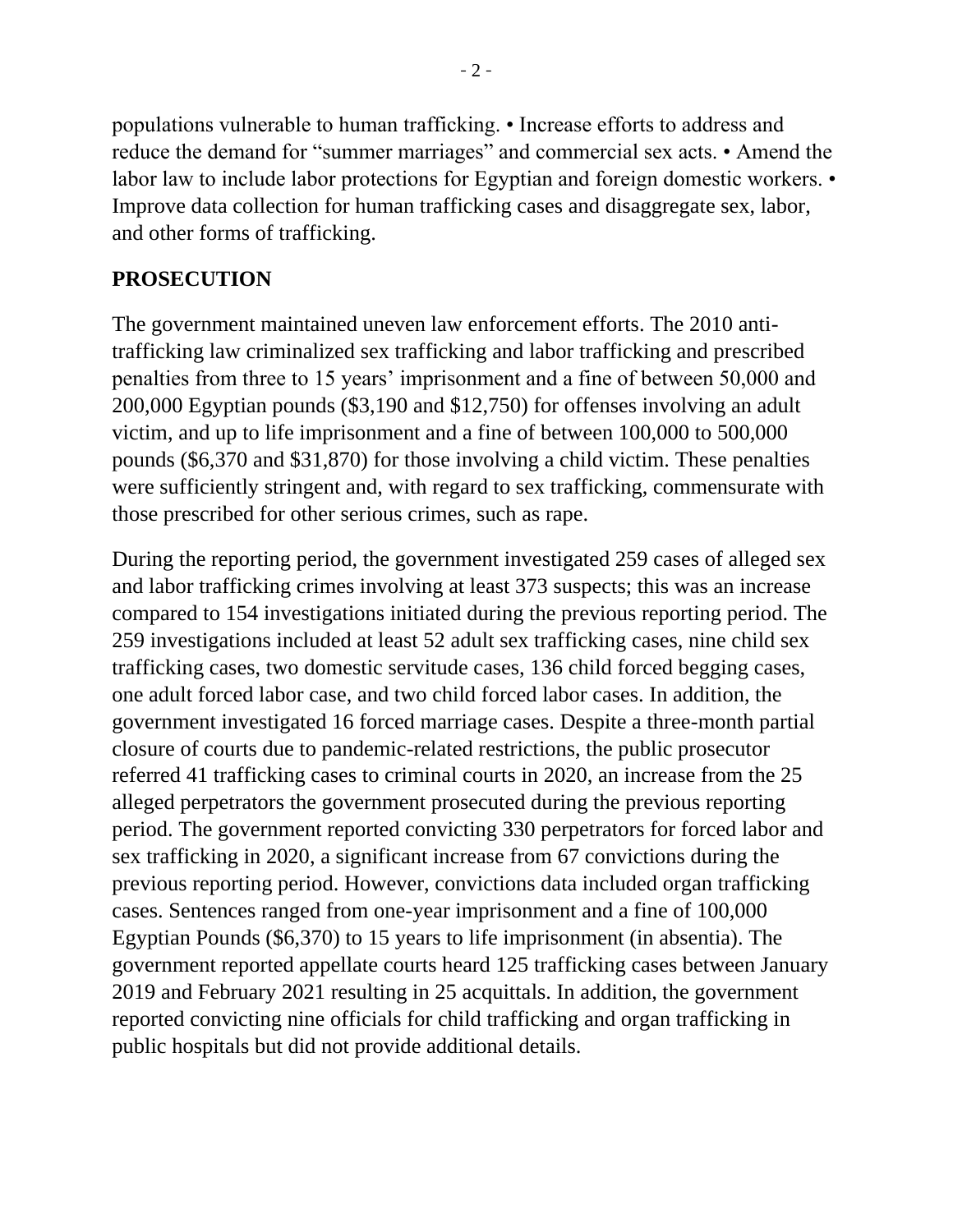The Ministry of Justice (MOJ) maintained 8 specialized judicial circuits in the courts of appeal with 30 judges assigned to prosecute human trafficking cases. The government continued to distribute updated legal guidelines for evidence collection, prosecution of trafficking cases, and victim protection to relevant authorities. During the reporting period, the National Coordinating Committee for Combating and Preventing Illegal Migration and Trafficking in Persons (NCCPIM & TIP) linked the 10 main prosecution offices to the main prosecution courts in Cairo via videoconferencing equipment to conduct remote capacity-building training in response to COVID-19 pandemic-related restrictions. The NCCPIM & TIP, at times in partnership with international organizations, organized at least 24 anti-trafficking training sessions and capacity-building workshops for more than 675 officials, including prosecutors, judges, diplomats, healthcare workers, and aviation officials during the reporting period. Despite these training efforts, NGOs and international organizations reported limited awareness of trafficking and victim-centered approaches impeded government efforts to hold traffickers criminally accountable. NGOs also reported law enforcement and judicial officials overly focused anti-trafficking investigations on transnational cases rather than more prevalent internal forms of trafficking. In addition, local officials often did not consider internal forms of trafficking to be criminal due to cultural acceptance or lack of awareness, and therefore did not consistently pursue investigations or prosecutions in these cases.

#### **PROTECTION**

The government increased victim identification and protection efforts but services remained insufficient for male and foreign victims and unidentified victims continued to be penalized for crimes their traffickers compelled them to commit. The government reported identifying 519 potential trafficking victims during investigations in 2020. Of the 519 victims, at least 362 were Egyptian and three foreign nationals; at least 123 were adults (81 men and 42 women) and at least 242 were children (148 boys and 94 girls). The government reported providing assistance to all potential victims but did not specify what that assistance was. The government did not report disaggregated data on the type of trafficking involved. In the previous reporting period, the government only reported victims identified through the National Council for Childhood and Motherhood (NCCM) hotline which identified 49 potential child trafficking victims. Although NCCPIM & TIP reported providing victim identification training to officials, the government did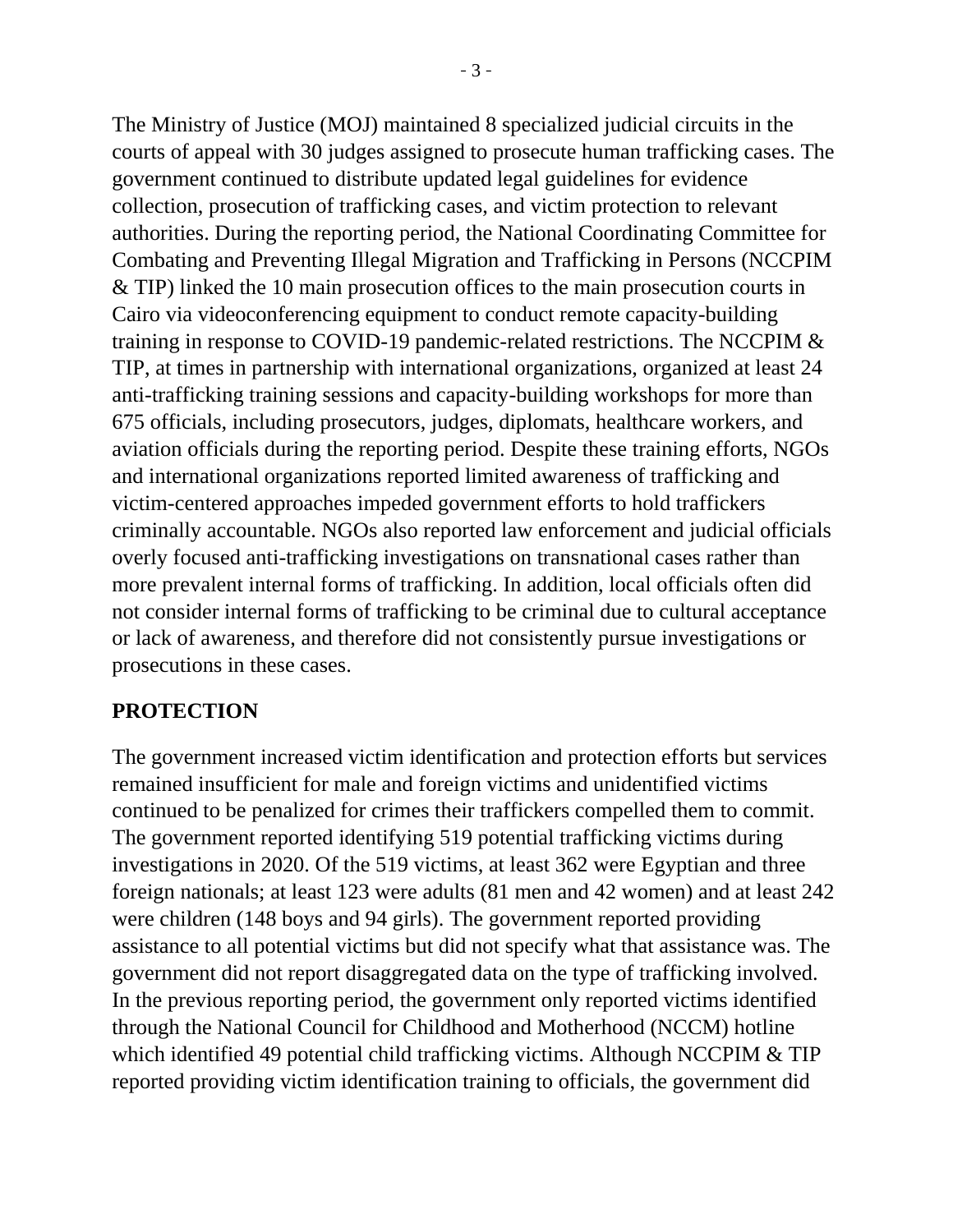not have standardized victim identification procedures operational. NCCM – in cooperation with an international organization – used standard operating procedures for handling child protection cases, which included instructions on handling child trafficking victims. NCCM also maintained 339 child protection committees around the country and worked with 38 NGOs to identify potential child trafficking cases. Despite these efforts, the government remained without an effective country-wide victim identification and referral system. Although the government maintained a national victim referral mechanism, authorities did not use it consistently throughout the reporting period. While some NGOs reported they received some victim referrals from various governmental entities, NGOs continued to report the referral mechanism was ineffective and underutilized, and various government stakeholders were unaware that it existed.

NGOs reported victim identification became more challenging due to pandemicrelated movement restrictions that inhibited protection efforts and screenings for trafficking indicators. Authorities typically relied on NGO referrals or for victims to self-identify; however, NGOs reported that Egyptian and foreign female victims – particularly those among African migrants and refugees – were hesitant to report or file criminal complaints against traffickers or speak to interpreters due to fear of social stigmas. Ineffective victim identification and referral procedures contributed to authorities potentially punishing or penalizing unidentified victims for illegal acts traffickers compelled them to commit, such as immigration violations and prostitution. For example, NGOs reported police officers arrested and detained female victims of sex trafficking on wrongful charges of prostitution or debauchery; judges typically released these victims due to insufficient evidence to support the charges of the crimes. Foreign embassies in Egypt reported the government required foreign victims to pay overstay fees, thus preventing them from leaving the country and potentially hindering them from leaving situations of trafficking.

In November 2020, the NCCPIM & TIP inaugurated a specialized trafficking shelter in Cairo in cooperation with the Ministry of Social Solidarity (MoSS), NCCM, an NGO, an international organization, and a foreign government but did not receive victims during the reporting period. The shelter could accommodate 30 women and girls and was staffed by female psychologists, social workers, and medical staff. The government provided 1.25 million pounds (\$79,670) for shelter operations during its fiscal year (July 2020 through June 2021). Foreign victims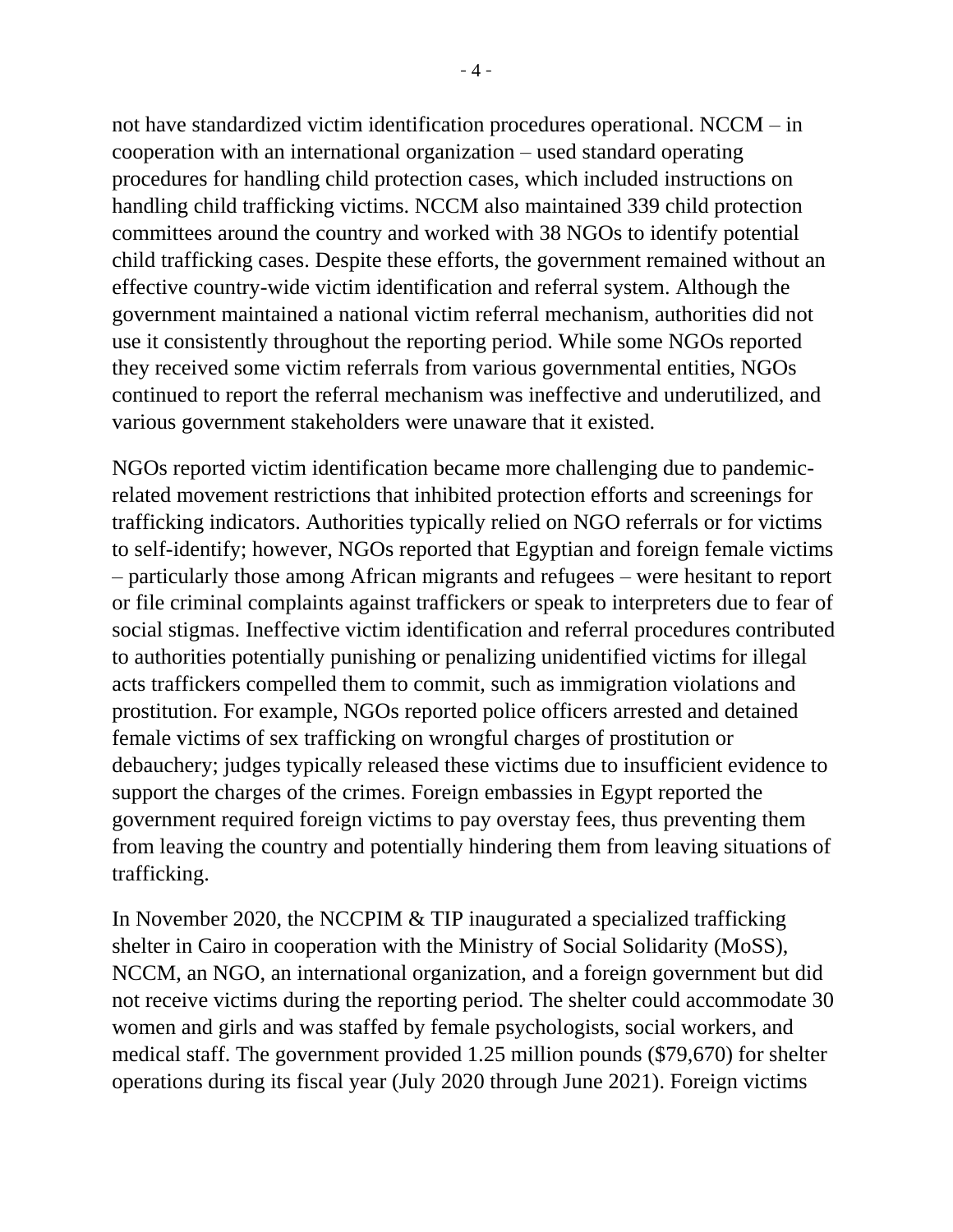could not access the shelter, despite recommendations from stakeholders to allow foreign victims care at the shelter. Eight shelters for violence against women (VAW) run by the MoSS could receive female and child trafficking victims; foreign victims could access all eight VAW MoSS shelters; and male victims could access the remaining 45 MoSS shelters throughout the country. Several NGOs stated that MoSS shelters were not appropriate for some trafficking victims due to concerns about security and privacy procedures and a lack of adequately trained staff. In addition, these shelters sometimes required victims to provide identification, creating a significant barrier to access for some victims such as foreign victims whose traffickers had confiscated their identification documents; MoSS bylaws stated victims were able to access the shelters without identification documents for up to three days. Despite the new shelter, the government's ability to provide services to trafficking victims, especially foreign victims, remained limited and the government was dependent on international organizations and NGOs to provide victim services, including repatriation. In some cases, embassies, including the embassies of Philippines and Indonesia, provided shelter to their nationals on a case-by-case basis. Egyptian labor law did not include protections for domestic workers, which continued to create greater vulnerabilities to trafficking among this population. The government continued to rely on international and civil society organizations to provide and fund victim assistance, but it did not provide financial assistance to these organizations, which affected their ability to offer protective services to victims. The government did not report efforts to support victim assistance in investigations and prosecutions aside from basic services; female victims of domestic servitude or sex trafficking reported a reluctance to cooperate in pursuing trafficking charges against their traffickers due to the fear of social stigma and retaliation. However, in at least one case, the government assigned an NCCM expert to provide child victims and their families with psychological support throughout the prosecution, including during their questioning by prosecutors. In addition, the government piloted a courtroom in Giza specialized for child victims of crime, including trafficking, which included video conferencing, separate waiting rooms for child victims, and a barrier allowing children to give testimony while protecting their identity and privacy. Article 27 of the 2010 anti-trafficking law provided for a victim compensation fund but the government did not report establishing the fund. The government did not report whether prosecutors could pursue restitution in trafficking cases. Victims could file civil suits against their traffickers; however, the government did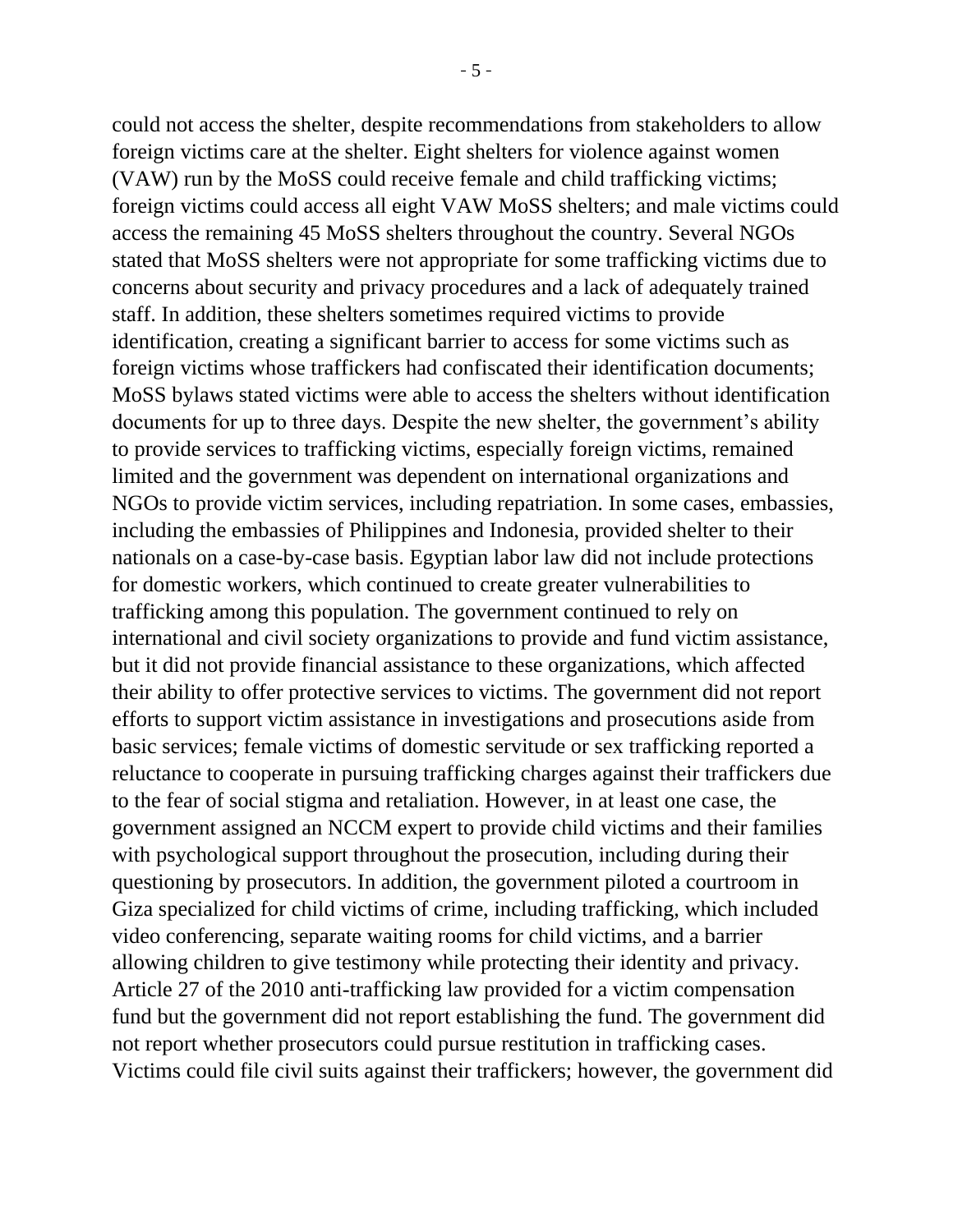not report whether any victims received damages from civil suits during the reporting period.

#### **PREVENTION**

The government maintained efforts to prevent human trafficking. The government continued to implement the 2016-2021 National Strategy for Combating and Preventing Trafficking in Persons; the strategy was implemented using the budget allocated to NCCPIM & TIP and the 29 member agencies of NCCPIM & TIP. NCCPIM & TIP continued to coordinate inter-ministerial anti-trafficking efforts throughout the reporting period. The government allocated 3.6 million pounds (\$229,450) to NCCPIM & TIP's budget during its fiscal year (July 2020 through June 2021 for technical staff's salaries and allocated an additional 20 million pounds (\$1.27 million) to anti-trafficking public awareness campaigns in 2020. This represents an increase from NCCPIM & TIP's budget in 2019 of 2.6 million pounds (\$165,710). NCCPIM & TIP's mandate to address both smuggling and trafficking crimes may have impeded the government's overall efforts to raise awareness about human trafficking as a distinctly different crime. NCCPIM & TIP and other governmental entities continued to conduct multiple awareness-raising activities throughout the reporting period, which included some campaigns in partnership with international organizations; one such campaign was a panel during the Cairo International Film Festival that reportedly reached millions of online viewers. The government also partnered with international organizations to produce and widely distribute to the public videos featuring former league champions of the Egyptian national handball team to raise awareness of sex and labor trafficking crimes in Egypt. During the reporting period, NCCPIM & TIP also continued distributing an anti-trafficking manual for Egyptian diplomatic missions and Egyptian laborers abroad. NCCPIM & TIP submitted semi-annual reports on its anti-trafficking efforts to the Prime Minister during the reporting period. In November 2020, the NCHR launched a trafficking-specific hotline; the National Council for Women (NCW), NCCM, and Administrative Control Authority also operated hotlines to which the public could report trafficking cases. NCCPIM & TIP reported the hotlines received 61 potential trafficking cases during the reporting period but did not report if any victims were identified or referred to protection services as a result. The government did not report whether Egyptian law prohibited employers, recruiters, or labor agents from switching contracts without workers' consent or withholding wages, and labor laws did not include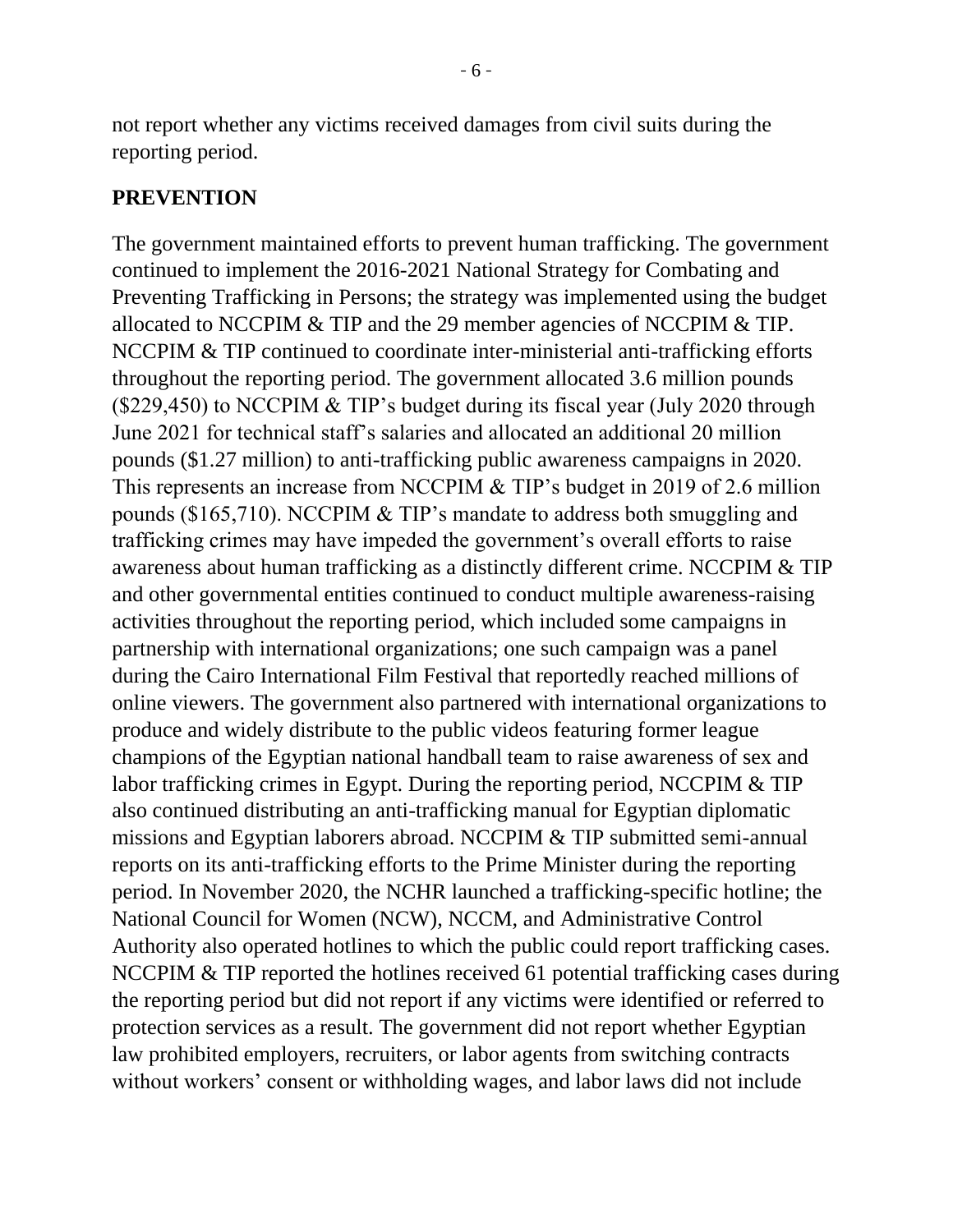protections for domestic workers. In March 2021, the Parliament introduced draft labor legislation to improve protections for Egyptian and foreign domestic workers; the bill was pending at the end of the reporting period. In the absence of labor law protections for domestic workers, the government continued to promote a voluntary labor contract that employers of domestic workers could choose to use, which offered some protections for Egyptian domestic workers, but the voluntary labor contract did not provide protections for foreign domestic workers. The government did not make efforts to reduce the demand for commercial sex acts or child sex tourism. The government reported providing anti-trafficking training to its troops prior to their deployment as peacekeepers. Although not explicitly reported as human trafficking, the government investigated one Egyptian peacekeeper serving in the UN peacekeeping operation in the Central African Republic for potential sexual exploitation involving transactional sex in an incident from April 2020 with trafficking indicators; the investigation was ongoing at the end of the reporting period.

### **TRAFFICKING PROFILE**

As reported over the past five years, human traffickers exploit domestic and foreign victims in Egypt, and traffickers exploit victims from Egypt abroad. Traffickers subject Egyptian children to sex trafficking and forced labor in domestic service, street begging, drug trafficking, quarrying, and agricultural work in Egypt. Traffickers, including some parents, force Egyptian children to beg in the streets of Cairo, Giza, and Alexandria, or exploit girls in sex trafficking. NGOs report the lack of economic and educational opportunities cause family members, including parents, husbands, and siblings, to subject women and girls to sex trafficking to supplement family incomes; in some cases, family members rape women and girls to coerce or force them into prostitution. Child sex tourism occurs primarily in Cairo, Alexandria, and Luxor. Individuals from the Arabian Gulf, including Kuwait, Saudi Arabia, and United Arab Emirates, purchase Egyptian women and girls for "temporary" or "summer marriages" for the purpose of commercial sex, including cases of sex trafficking, as well as forced labor; the victims' parents and marriage brokers, who profit from the transaction, often facilitate these arrangements. Traffickers reportedly exploit Egyptian children in sex trafficking and forced begging in Europe. Traffickers subject Egyptian adults to forced labor in construction, agriculture, domestic work, and low-paying service jobs in the region.